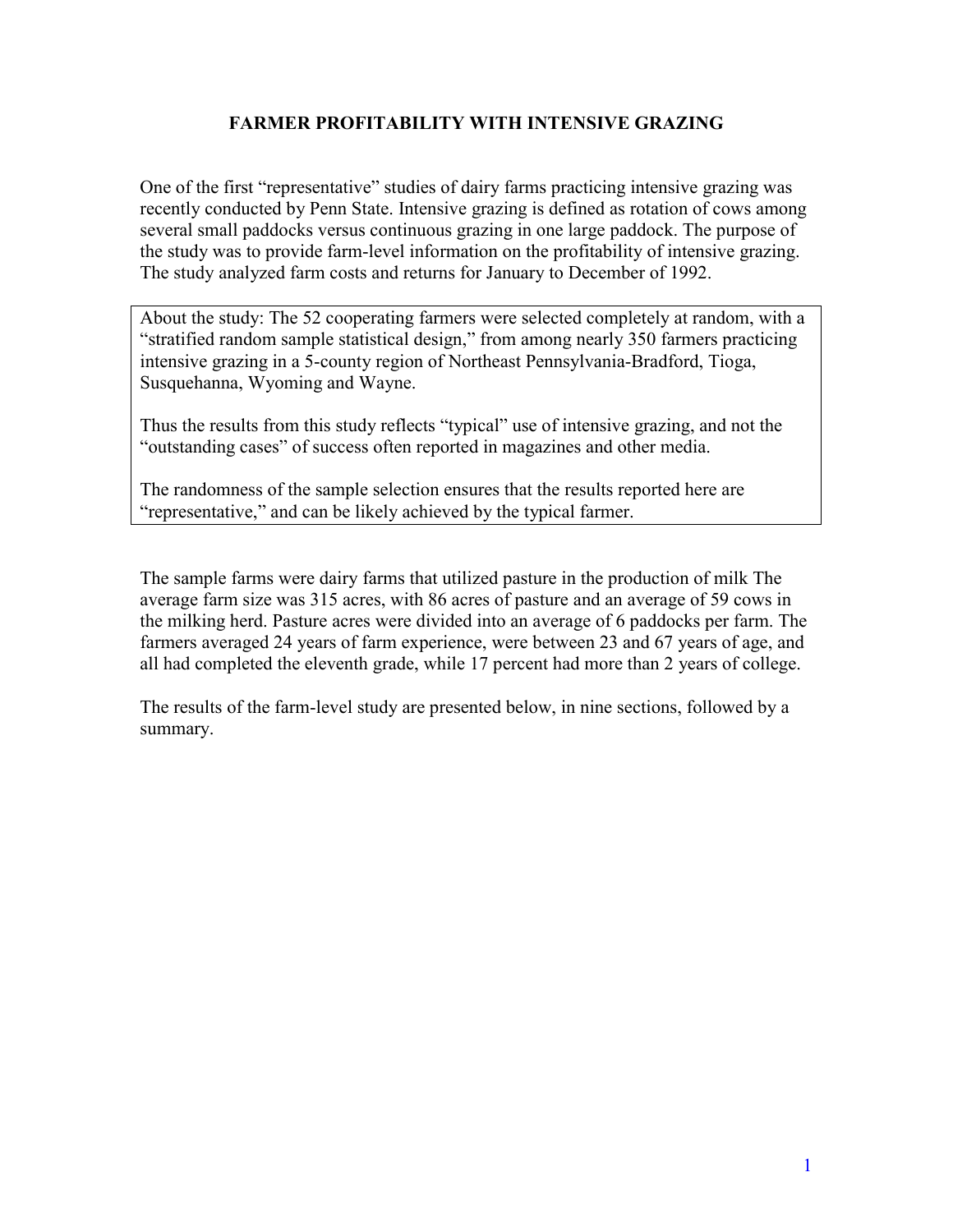### **I. WHY "TYPICAL" DAIRY FARMERS ADOPT INTENSIVE GRAZING**

The study found 15 percent of dairy farmers practicing intensive grazing. The main reasons cited by farmers for adopting intensive grazing were: reduce costs and labor, "always grazed," best land use and improved cow health.

| Reported Reasons* Response Percent |    |  |
|------------------------------------|----|--|
| Reduced costs/less labor           | 41 |  |
| Always grazed/no specific reason   | 35 |  |
| Best land use                      | 15 |  |
| Improved cow health                | 12 |  |
| East of adoption                   | 6  |  |
| More time with cows, better manure |    |  |
| Handling, best feed source         | 6  |  |

Table 1. Reasons for Adopting Intensive Grazing

\*Farmers were allowed multiple responses

#### **II. "REDUCE COSTS" SPURS GRAZING**

Farmers adopt grazing to lower costs-to-stay "cost competitive." Investment in grazing systems is far less expensive than new farm machinery or livestock facilities.

Small and mid-size dairy farms view intensive grazing as technology they can readily adopt, if they choose not to expand confinement facilities.

38 percent of the grazing farmers listed "debt reduction" as a major 10-year goal for their farm.

### **III. BOTTOM-LINE" CROP RETURNS HIGHEST FOR INTENSIVE GRAZING**

A key finding was that, while corn silage had the highest gross return per acre, intensive grazing had the highest net returns for the farmers sampled in the study (Table 2).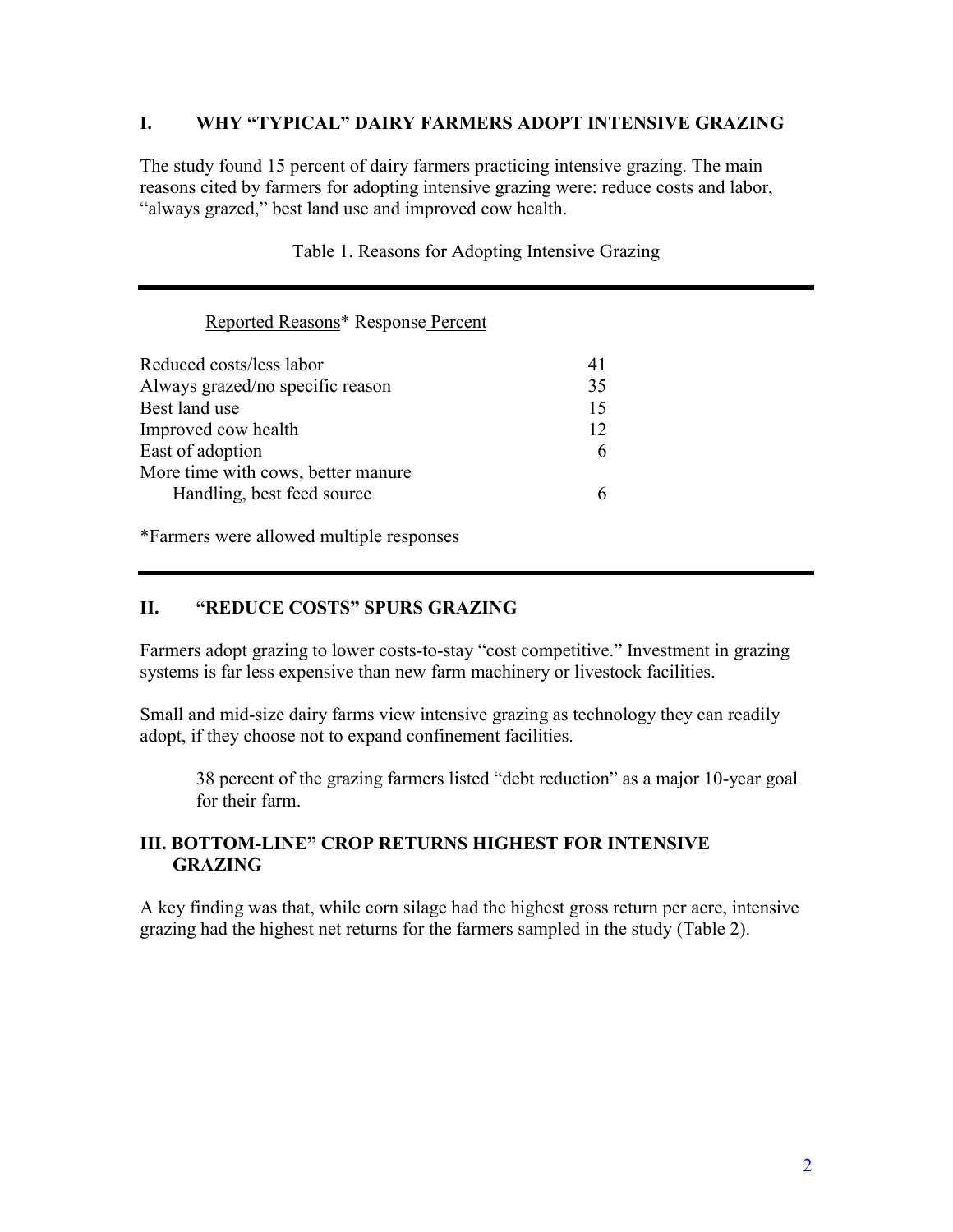| <b>Silage</b>              | Intensive Pasture | Continuous Pasture | Hay      | Corn     |
|----------------------------|-------------------|--------------------|----------|----------|
| Gross Returns in Field     | \$192.92          | \$112.30           | \$195.81 | \$313.25 |
| Average Storage Loss       | $0.0\%$           | $0.0\%$            | $12.0\%$ | $13.0\%$ |
| Gross Return After Storage | \$192.92          | \$112.30           | \$172.31 | \$272.52 |
| <b>Total Costs</b>         | \$63.90           | \$34.97            | \$115.82 | \$200.52 |
| Profit                     | \$129.02          | \$75.33            | \$20.49  | \$57.76  |
|                            |                   |                    |          |          |
|                            |                   |                    |          |          |

#### Table 2. Enterprise Budgets for Pasture and Forage Crops

Note: Feeding loss was not measured. Pasture was valued based on dry matter nutrient value compared to the nutrient value and market price of dry hay.

- Intensive grazing had the highest net profit, after covering direct and overhead expenses, of \$129 per acre. Corn silage had a profit of \$58 per acre, less than half that of intensive grazing.
- Corn silage has the highest gross return of \$313 per acre. Hay had the next highest gross return of \$196 .
- Direct costs of \$129 for corn silage and \$54 for hay, were far higher than the \$19 cost of intensive pasture.

The "bottom line" is that the feed value of intensive pasture is highly competitive. Intensive pasture was the lowest cost feed source on the studied farms.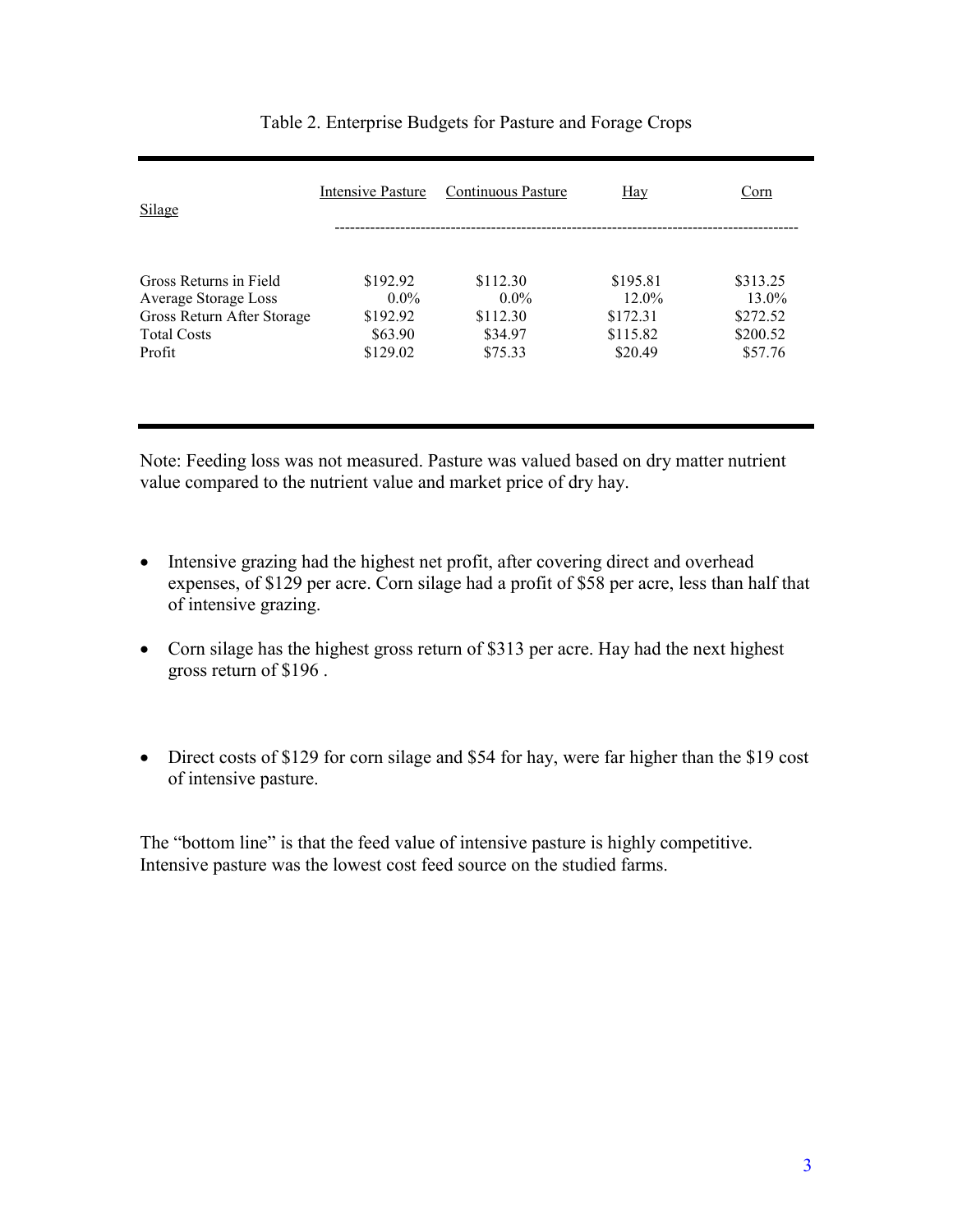### **IV. INTENSIVE PASTURE OUT-PERFORMS "CONTINUOUS" GRAZED PASTURE**

Another way to look at the decision is that if dairy farmers employ pasture as a feed source, they will produce, far more feed value with intensively grazed pasture than with continuous grazing.

- The \$129 per acre profit with intensive pasture far exceeded the \$75 profit from continuous pasture.
- The logic can be summed: "If you're going to put cows on pasture, it pays to intensively manage the pasture to produce more feed.

The higher profit from higher management explains the rapid shift in recent years from the more traditional continuous grazing with low-management to intensive "managed" pasture.

# **V. COWS DO THE PERIODIC "HARVESTING" WITH INTENSIVE PASTURE**

Intensive grazing can be thought of as a feed harvesting system, with cows as the "harvesters." The cows are rotated to a new paddock to "harvest" the grass-forage when it is at or near "peak" quality. The studied farmers found that "cow-harvest" was higher profit than "machine-harvest" with a hay-baler, or silage-cutter, pulled by a tractor.

 Intensive grazing practices can include clipping pastures to ensure uniformity of growth, haying pastures in late spring and sometimes in early fall, and moving cows and/or electric fences-often.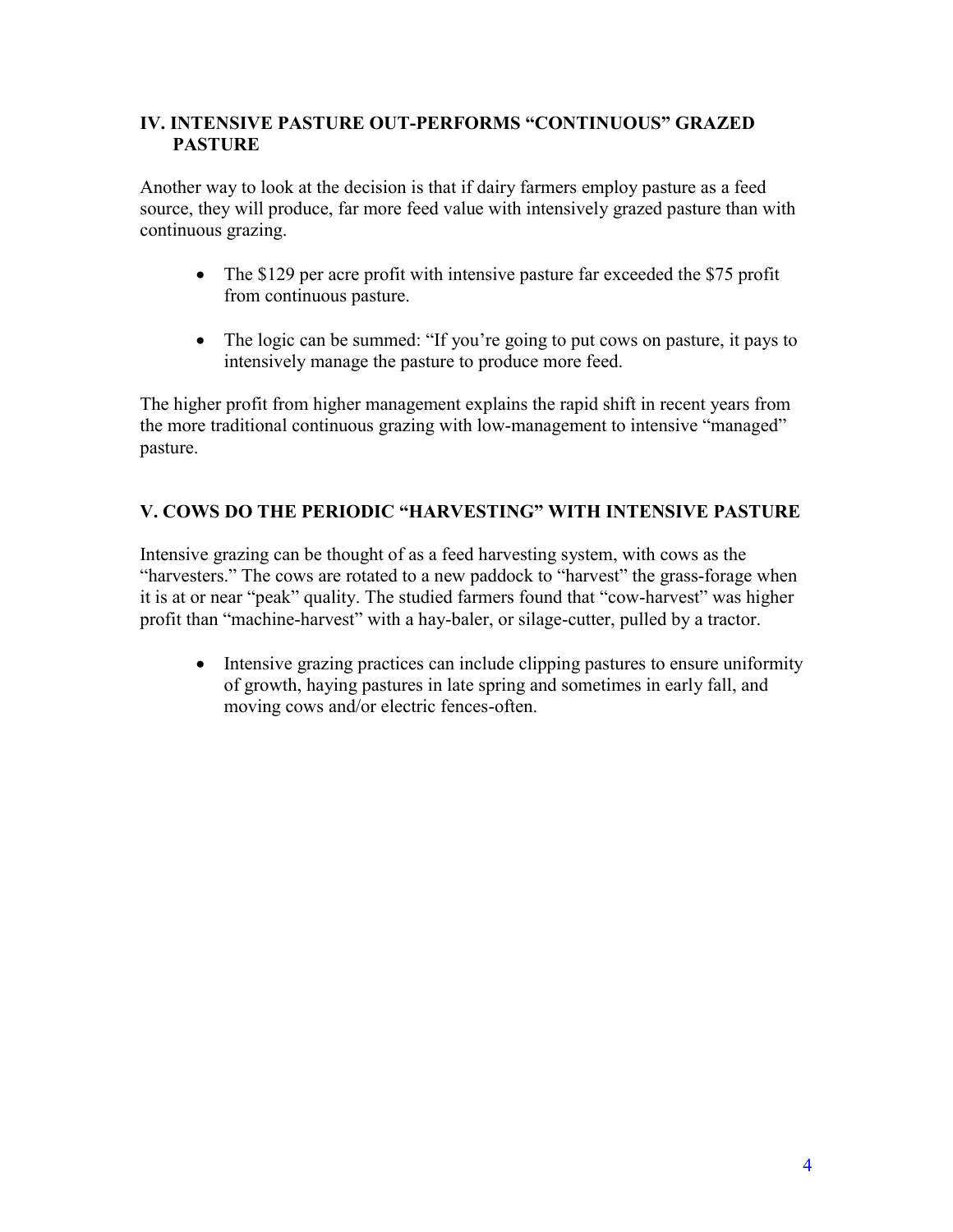### **VI. NET CASH INCOME PER COW-WITH INTENSIVE GRAZING: \$550 TO \$650**

Analysts often divide-out farm profit on a per cow basis. Net cash income per cowaveraged \$623 among the sampled farms (Table 3). This compares favorably with the range of net cash income per cow, \$200 to \$800, earned on most Pennsylvania dairy farms.

#### Table 3. Profit Per Cow

|                              | All Farms | <b>Grazing Systems</b>      |                |
|------------------------------|-----------|-----------------------------|----------------|
|                              |           | Less Intensive<br>-Dollars- | More Intensive |
| Net Cash Farm Income $(4-5)$ | 36,775    | 34,641                      | 37,486         |
| Cash Income per Cow          | 623       | 550                         | 646            |
| Cash Labor Expense           | 8,502     | 11,353                      | 7,552          |
| <b>Herd Size</b>             | 59        | 63                          | 58             |
| Feed Inventory               | 3,587     | 1,374                       | 4,325          |

• The more intensive grazers earned \$100 more net cash income per cow, \$646, compared to the less intensive grazers, \$550.

Net cash income is used to pay for family living expenses, loan principal payment, capital purchases capital purchases and for savings and retirement.

• The sample farmers average income in the mid \$30,000's was not large enough to cover major capital purchases, but adequate for modest investments in grazing technology.

The more intensive grazers in the sample had nearly \$4000 lower cash labor expense. Only part of that savings was due to fewer cows in the herd. The most intensive grazing farms also had a nearly \$3000 higher gain in feed inventories by the end of the year.

- As dairy farmers increase their reliance on intensive grazing, two of the most visible impacts will likely be: less labor expense for feeding and manure handing, and a buildup in stored feed such as hay.
- The grazing farms milk production average of 16,045 lbs. Per cow was at the bottom end of the most profitable range of 16,000 to 20,000 lbs. for confinement dairy farms in Pennsylvania.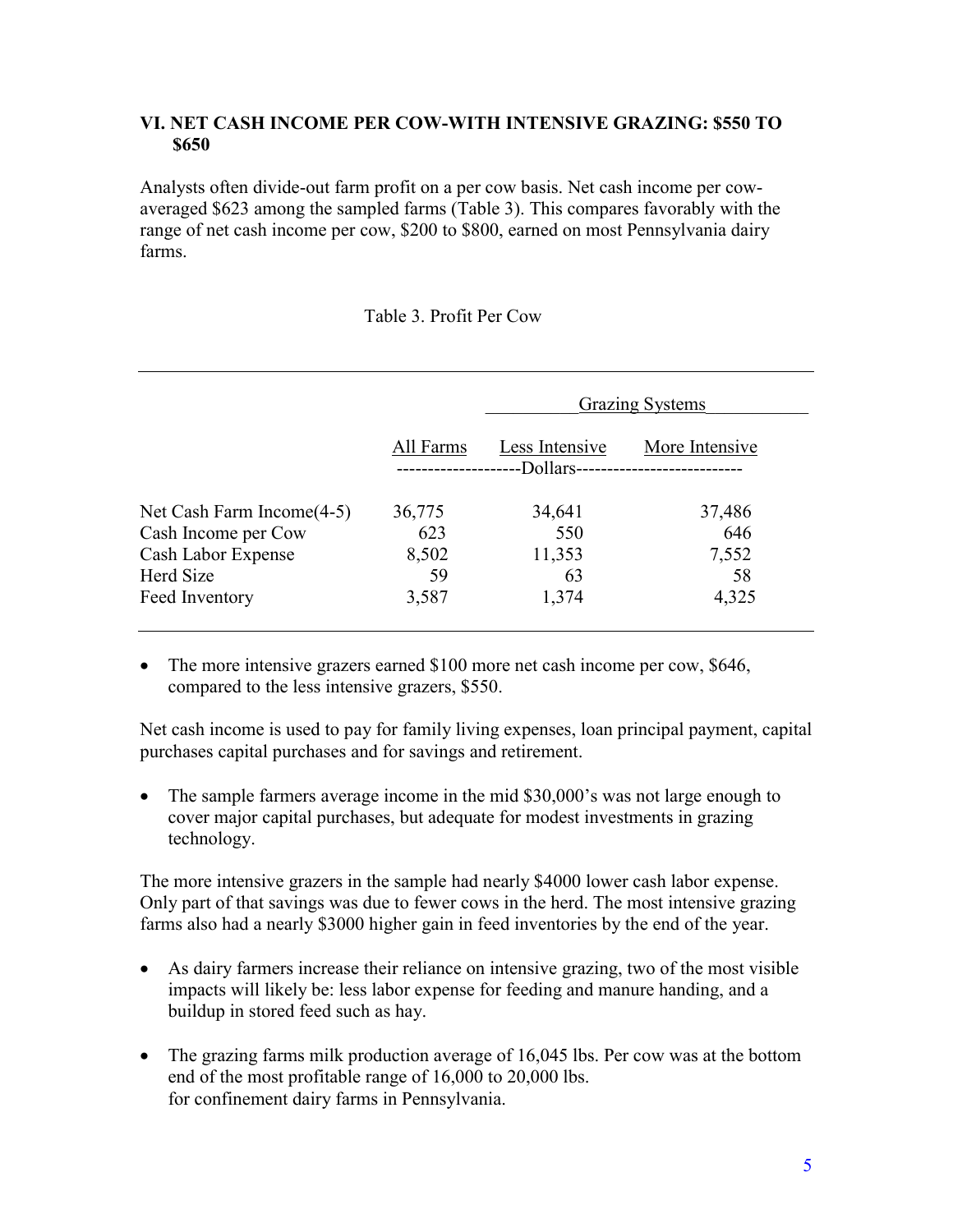Farmers need to be cautioned that lower milk production can offset the benefit of lower costs – especially if rations are not properly balanced once pasture becomes the primary feed source during warmer months.

The survey results show that dairy farms practicing intensive grazing can remain competitive with the dairy industry, and achieve "profitability." The primary advantage is that well-managed pasture can substantially lower feed costs.

## **VII. IDENTIFYING FARMERS THAT ARE LIKELY TO INTENSIFY GRAZING PRACTICES-PER ACRE**

Willingness to practice more intensive grazing can be associated with farmers that are more used to adopting new technology, such as TMR (total mixed rations), try to minimize culling, and rely more on their milk cows to "make a living," rather than mix of milk and crop sales. Thus one could suggest that intensive grazing is more "cow focused"

## **Farmers intensifying grazing were:**

- I. 1. More willing to upgrade technology. They had more experience technology/ management changes during recent years.
	- 2. More dependent on milk sale. Milk was a higher proportion of total farm sales.
	- 3. Had a lower cull rate.
	- Two variables, "number of years practicing intensive grazing" and "total farm acres per cow," did not influence intensification of grazing.
	- But an attitude of openness toward new ways of doing things was important to fully benefit from intensive grazing.

# **VII. FINANCIAL INCENTIVES TO FAVOR INTENSIVE GRAZING**

Factors to explain why dairy farmers expand intensive grazing acres were analyzed in the study, and three were found to be significant.

Farmers expanding intensive grazing tended to have:

- 1. High debt: A higher proportion of farm assets, above 40 percent, and thus were more vulnerable to high interest expense.
- 2. Poor cash flows: indicating little available cash for purchases of machinery and other assets.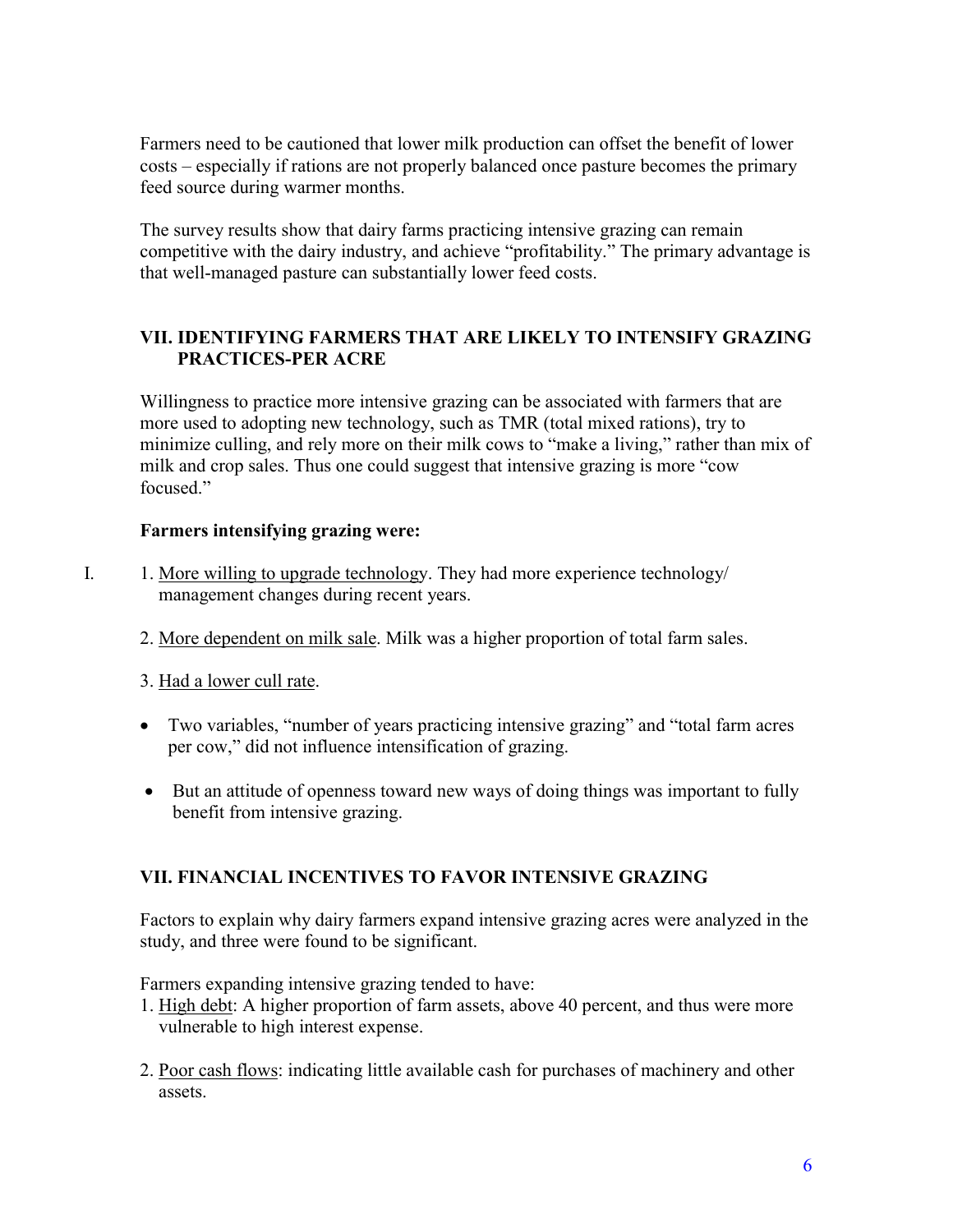3. More pasture available: facilitating ease of conversion to intensive grazing practices. Parcels of unused pasture were widely available for most of the farmers in the study.

Education level, milk production level per cow and level of crop expenses per cow were not significant factors underlying a shift to more dependence on intensive grazing.

Data from the surveyed farmers confirmed that the appeal of intensive grazing is particularly strong to "financially vulnerable" farmers.

- Intensive grazing can lower feed and labor costs, and at the same time reduce the need for bank credit to finance new machinery purchases.
- For numerous dairy farmers, increasing use of intensive grazing may be one of the few remaining options to lessen dependence on debt financing.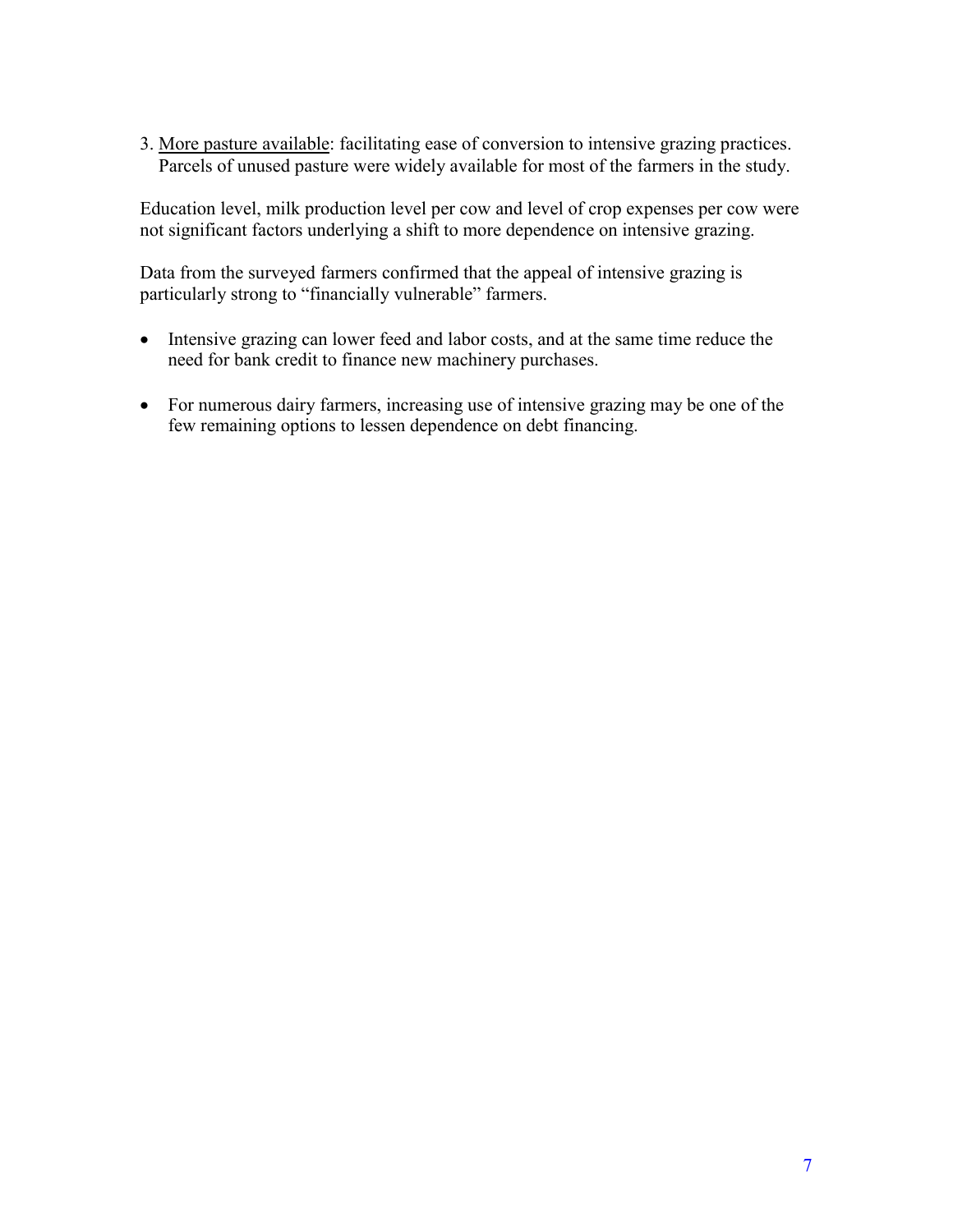# **IX. OTHER BENEFITS AND FEATURES OF INTENSIVE GRAZING**

Intensive grazing is:

- flexible not an "all or none" technology. The surveyed farmers displayed widely ranging approaches to intensive grazing. This flexibility allowed most of the sampled farmers to slowly increase on grazing their dairy management.
- Not necessarily a "textbook formula" technology. Although there are recommended practices, such as taking forage samples of pasture, most of the surveyed farmers were applying only parts of the intensive grazing "formula" and achieving varying levels of success with their individual approach to intensive grazing practices. However, profitability increased with more intensive grazing management by farmers.
- relatively low cost does not typically require large outlays. Investment in intensive grazing technology, for fencing and water sources for individual paddocks, was typically very modest compared to the cost of-new 100 hp tractor.
- Suitable for small and medium size dairy farms. The survey found few representative dairy farms practicing intensive grazing with more than 100 to 125 cows.
- Associated with low cull rates and herd health costs. Veterinary and medicine costs, averaging about \$44 per cow, were relatively low.

For the surveyed farmers, intensive grazing was viewed as a flexible, "learn-as-you-go" technology that permitted a slow evolution of farm management practices to accommodate the needs, resources and styles of individual farmers.

**A "common sense" perspective on grazing is that farmers can vastly increase the feed value obtained from pasture, by injecting "intensive management practices" to pasture, similar to the intensification of raw crop production after about 1950.**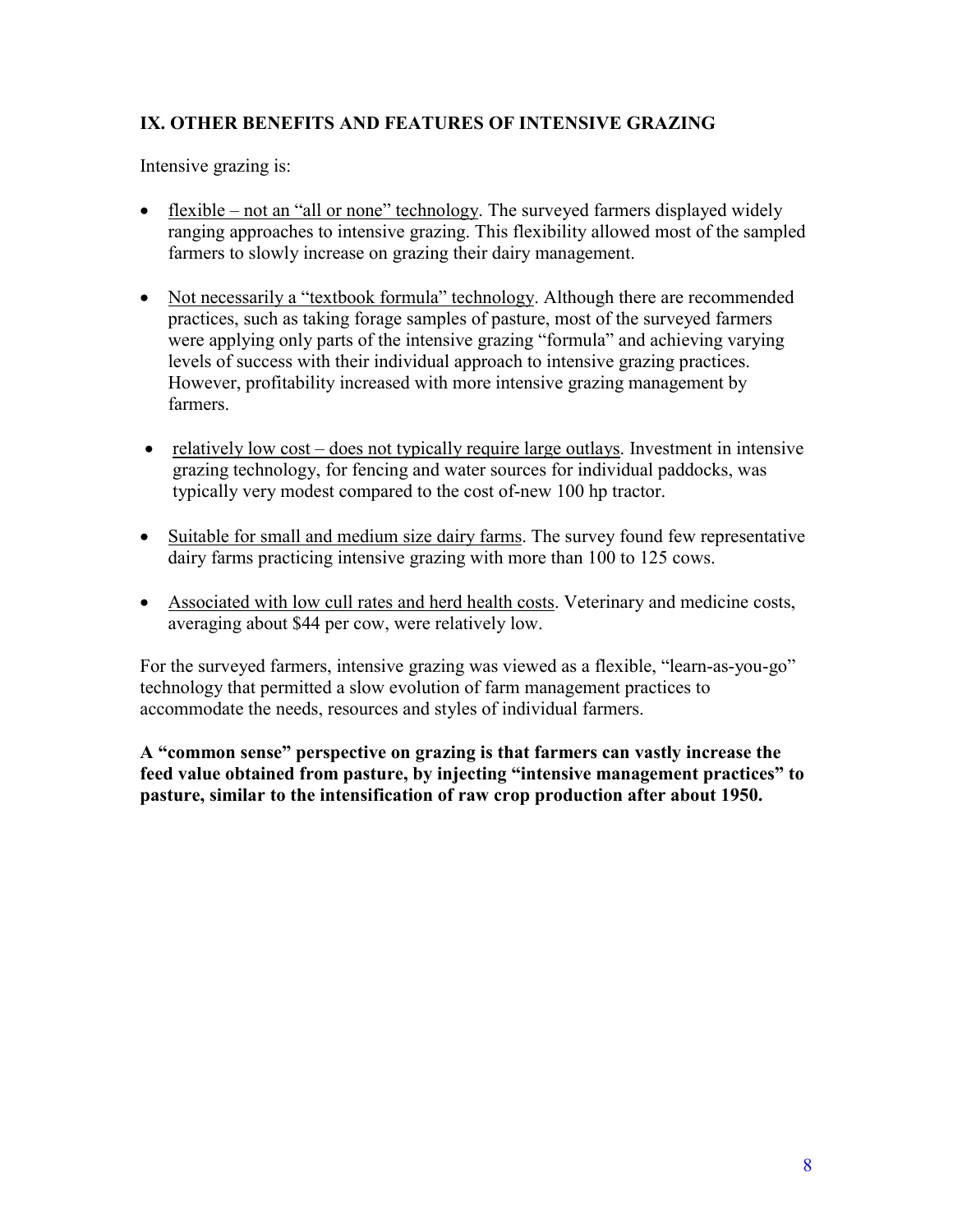#### **X. SUMMARY OF KEY FINDINGS FROM THE FARMERS SURVEYED**

- I. Farmers cited several reasons for intensive grazing, ranging from best land use to improved cow health.
- II. Cost-cutting was viewed as the primary benefit.
- III. Intensively grazed pasture had the highest profit of any crop.
- IV. Intensive grazing out-performed continuous grazing in Northeast Pennsylvania-by a wide margin.
- V. Farmers can view intensive pasture as
	- substitution of cows for machines to harvest forages, which lowers harvest costs
	- increasing feed produced per acre of pasture, which lowers feed costs
- VI. The randomly selected intensive grazing farms were profitable.

Net cash income of about \$500 to \$700 per cow is feasible with reliance on intensive grazing, even without practicing "textbook" management of the grazing enterprise.

- VII. Farmers more dependent on milk sales, with low cull rates and with more experience in adapting new technology, were most likely to intensify grazing management practices on a per acre basis.
- VIII. Financially vulnerable farmers with high debt or poor cash flows, that face "tight credit" from lenders, can view intensive grazing as a production alternative that lowers interest and investment expenses.

Farmers can shift gradually to increase reliance on intensive grazing as the primary source forages. Intensive grazing was not an "all-or-nothing" technology among the surveyed farmers.

IX. Intensive grazing requires relatively low investment in fencing and materials for water supply to separate paddocks. Intensive grazing can achieve herd cull rates that are lower than average, due to less hoof damage and more close observation of cows when moving them to paddocks and between paddocks.

The primary economics benefit from intensive grazing is lower feed costs. Although solidly profitable, the per cow production levels on the surveyed farmers were at the lower end of the most profitable range for the typical confinement herd in Pennsylvania.